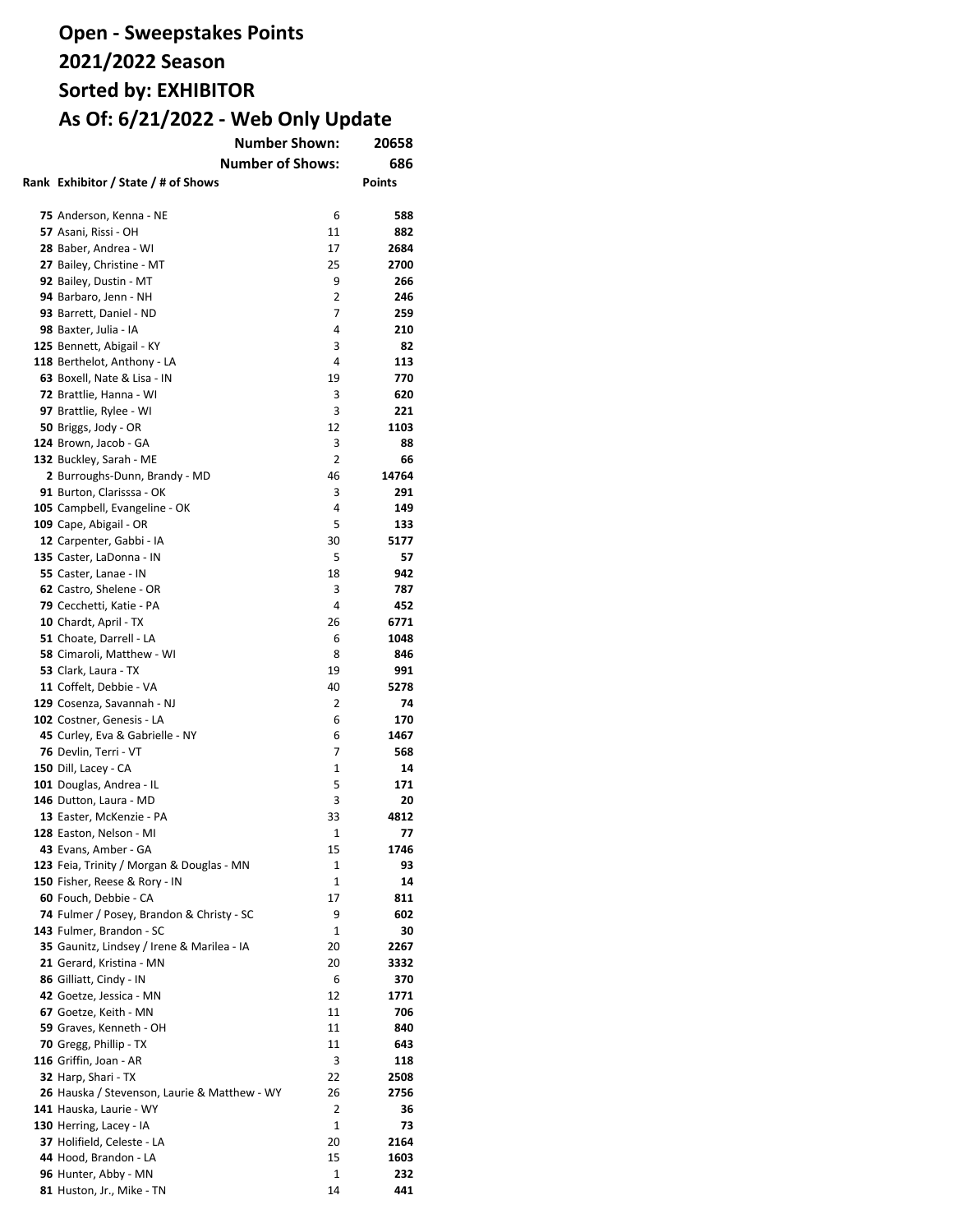| <b>Number Shown:</b>                                           | 20658        |               |
|----------------------------------------------------------------|--------------|---------------|
| <b>Number of Shows:</b>                                        |              | 686           |
| Rank Exhibitor / State / # of Shows                            |              | <b>Points</b> |
|                                                                |              |               |
| <b>110</b> Jared, Sr., Mark - KY                               | 4            | 130           |
| 90 Kabela, Carson - TX                                         | 5            | 298           |
| 133 Kane, Jamie - WI                                           | $\mathbf{1}$ | 64            |
| 23 Kareha, Randy & Robin - PA                                  | 21           | 2985          |
| 89 Kennedy, Brooke - OH                                        | 10           | 308           |
| 73 King, Lauren - TX                                           | 2            | 619           |
| 5 Kleckner, Heather - MI                                       | 14           | 7900          |
| 145 Kline, Abigail - IN                                        | 2            | 24            |
| 117 Knutsen, Cooper - CA                                       | 1            | 115           |
| 20 LaFontaine, Annette - MI                                    | 11           | 3340          |
| 111 Lambert, Amy - PA                                          | 2            | 126           |
| 36 Lamey / Larson, Todd & Heather - TX                         | 16           | 2243          |
| 134 Lane, Slater - IN                                          | 3            | 58            |
| 127 Lanik-Frain, Sarah - NE                                    | 4            | 78            |
| 113 Larson, Ethan - CA                                         | 1            | 120           |
| 147 Lierman, Marcia - CO                                       | 3            | 16            |
| 112 Lloid, Tammy - LA                                          | 5            | 122           |
| 25 Long, Jane - OH                                             | 27           | 2771          |
| 56 Mackprang, Analynn - UT                                     | 24           | 916           |
| 39 Mackprang, Cathy - UT                                       | 24           | 2140          |
| 16 Mackprang, Chris - UT                                       | 24           | 4327          |
| 126 Malcolm, Carter - IN                                       | $\mathbf{1}$ | 81            |
| 104 Malcolm, Chase - IN                                        | 1            | 160           |
| 34 Mallory, Donna - MI                                         | 16           | 2397          |
| 46 Marble-Riechers, Lynn - IA                                  | 9            | 1329          |
| 15 McCausland, Susan - IL                                      | 21           | 4519          |
| 6 McCombs, Debbie - PA                                         | 42           | 7221          |
| 38 McCulloch, Marsha - NY                                      | 14           | 2148          |
| 149 McDonough, Lexi - GA                                       | 1            | 15            |
| 142 McDonough, Madelynne - GA                                  | $\mathbf{1}$ | 34            |
| 106 Moore, Lilly - OH                                          | 3            | 139           |
| 83 Mueller, Susan - KS                                         | 6            | 422           |
| 8 Murphy, Clara - TX                                           | 25           | 7065          |
| 84 Neely, Taylor & Daniel - OK                                 | 6            | 386           |
| 122 Neely, Taylor & Dylan - OK<br>49 Neighbours, Sky - WI      | 2<br>14      | 96<br>1106    |
|                                                                | 3            | 135           |
| 108 Netherton, Amy - IN                                        | 3            | 100           |
| 121 Netherton, Larry - IN<br>47 O'Brien, Teresa & Skeeter - IN | 5            | 1250          |
| 85 Orler, Nakol - KS                                           | 8            | 382           |
| 9 Padgett, Mike - IN                                           | 32           | 6972          |
| 95 Paulsey, Reisa - CA                                         | 2            | 233           |
| 4 Percy, Patty - WI                                            | 29           | 8012          |
| 66 Peterson, Tracy - OK                                        | 5            | 743           |
| 69 Ping, Cathy - IL                                            | 2            | 676           |
| 40 Ping, Matt & Cathy - IL                                     | 15           | 2138          |
| 99 Pisarski, Deb - NY                                          | 8            | 181           |
| 52 Porter, Marina - NJ                                         | 12           | 1005          |
| 147 Posey, Christy - SC                                        | $\mathbf{1}$ | 16            |
| 19 Rechterman / Baxter, Lynn/Brian & Julia - IA                | 18           | 3611          |
| 65 Rechterman, Lynne & Brian - IA                              | 7            | 763           |
| 100 Redwine, Faith - IN                                        | 8            | 173           |
| 48 Riedeman, Nancy - IN                                        | 11           | 1114          |
| 139 Rieker, Margo - MT                                         | 3            | 42            |
| 41 Rivers, Katie - NY                                          | 21           | 1892          |
| 80 Rivers, Torre - NY                                          | 10           | 449           |
| 61 Rivers, Torre & Katie - NY                                  | 7            | 802           |
| 87 Romero, Brittany - TX                                       | 4            | 363           |
| 77 Rowell, Michaela - IA                                       | 4            | 518           |
| 24 Rud, Kellee - MN                                            | 32           | 2941          |
| 64 Schenck, Phil - NY                                          | 6            | 767           |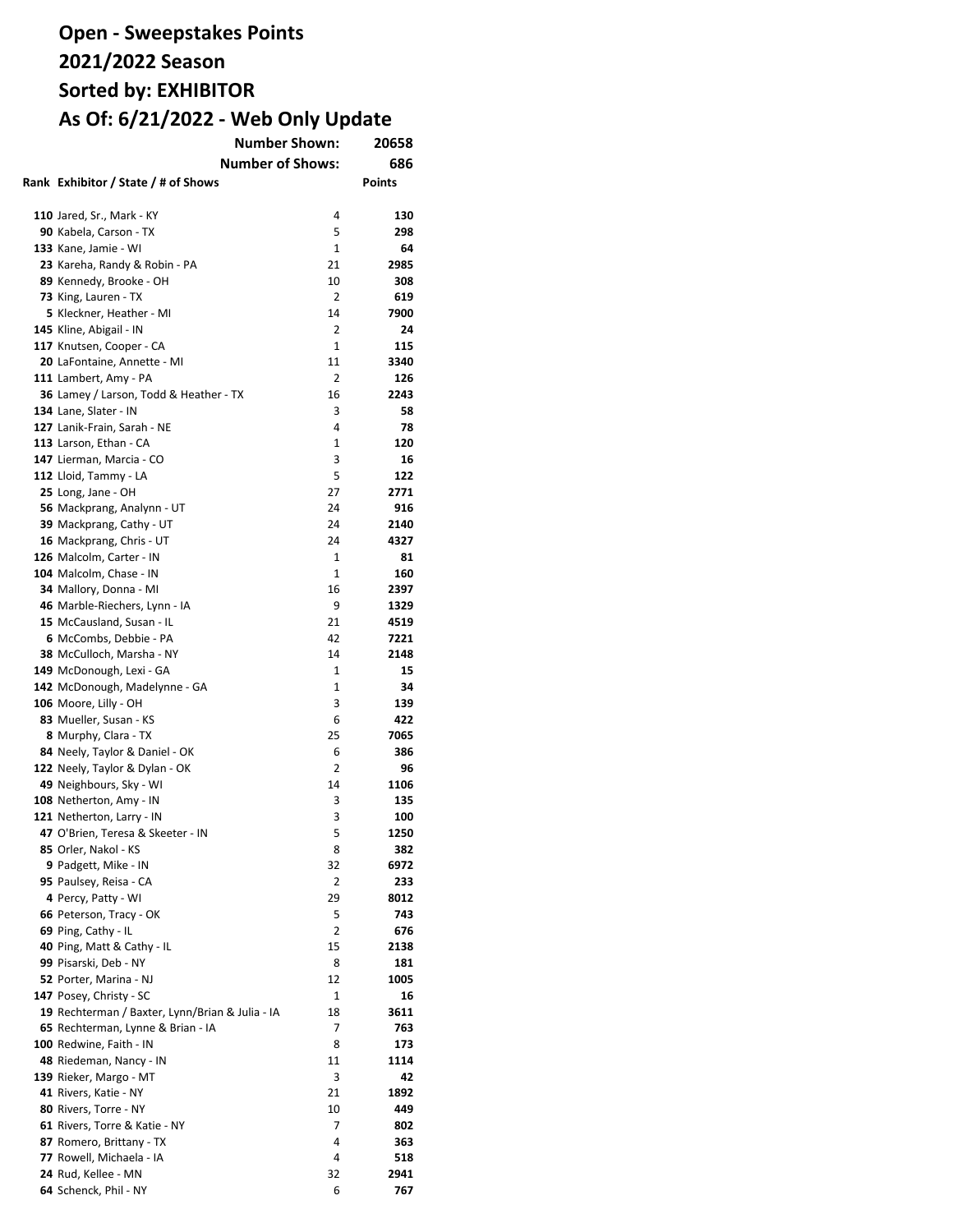| <b>Number Shown:</b>                    |                         | 20658         |
|-----------------------------------------|-------------------------|---------------|
|                                         | <b>Number of Shows:</b> | 686           |
| Rank Exhibitor / State / # of Shows     |                         | <b>Points</b> |
|                                         |                         |               |
| 113 Schenck, Phil & Kerry - NY          | 2                       | 120           |
| 3 Schmidt, Dale - IL                    | 35                      | 9480          |
| 18 Schnell, Cindy - SD                  | 20                      | 3926          |
| 130 Schoenweitz, Sibyl - WI             | 3                       | 73            |
| 139 Sitkberg, Nathaniel - IN            | 3                       | 42            |
| 54 Slattery, Amy - OH                   | 11                      | 966           |
| 68 Stewart, Amy - OH                    | 11                      | 681           |
| 113 Sutherland, Rick - NC               | 2                       | 120           |
| 107 Swanson, John - IL                  | 3                       | 137           |
| 103 Tate, Lillian - GA                  | 2                       | 165           |
| 82 Taylor, Brandon - LA                 | 12                      | 431           |
| 31 Terril, Travis - IN                  | 16                      | 2559          |
| 120 Terrones, Carmella - WA             | 5                       | 101           |
| 78 Terrones, Francesca - WA             | 5                       | 480           |
| 22 Tinervin-Gregg, Kelli - TX           | 25                      | 2997          |
| 33 Tisdale, Anastacia - WI              | 24                      | 2459          |
| 152 Underbrink, Raquel & Kaitlynne - NM | 1                       | 7             |
| 119 Vandiver, Heather - KY              | $\overline{2}$          | 103           |
| 88 Veach, Hailey - IA                   | $\mathbf{1}$            | 340           |
| 144 Wadsworth, Karen - AL               | 2                       | 28            |
| 7 Wadsworth, Kristen - TN               | 30                      | 7206          |
| 136 Walls, Katja - IL                   | 2                       | 52            |
| 14 Wauthier, Larry - IL                 | 23                      | 4749          |
| 29 Wiley, Tim - AL                      | 10                      | 2640          |
| 17 Woehl, Adam & Kendra - IA            | 30                      | 3967          |
| 137 Woehl, Phyllis - SD                 | 2                       | 46            |
| 30 Woehl, Randy - SD                    | 24                      | 2580          |
| 138 Woehl, Randy & Phyllis - SD         | 2                       | 44            |
| 71 Wolff, Jordan & Rhonda - WI          | 13                      | 637           |
| 1 Young, Fayth & Lisa - NC              | 52                      | 15821         |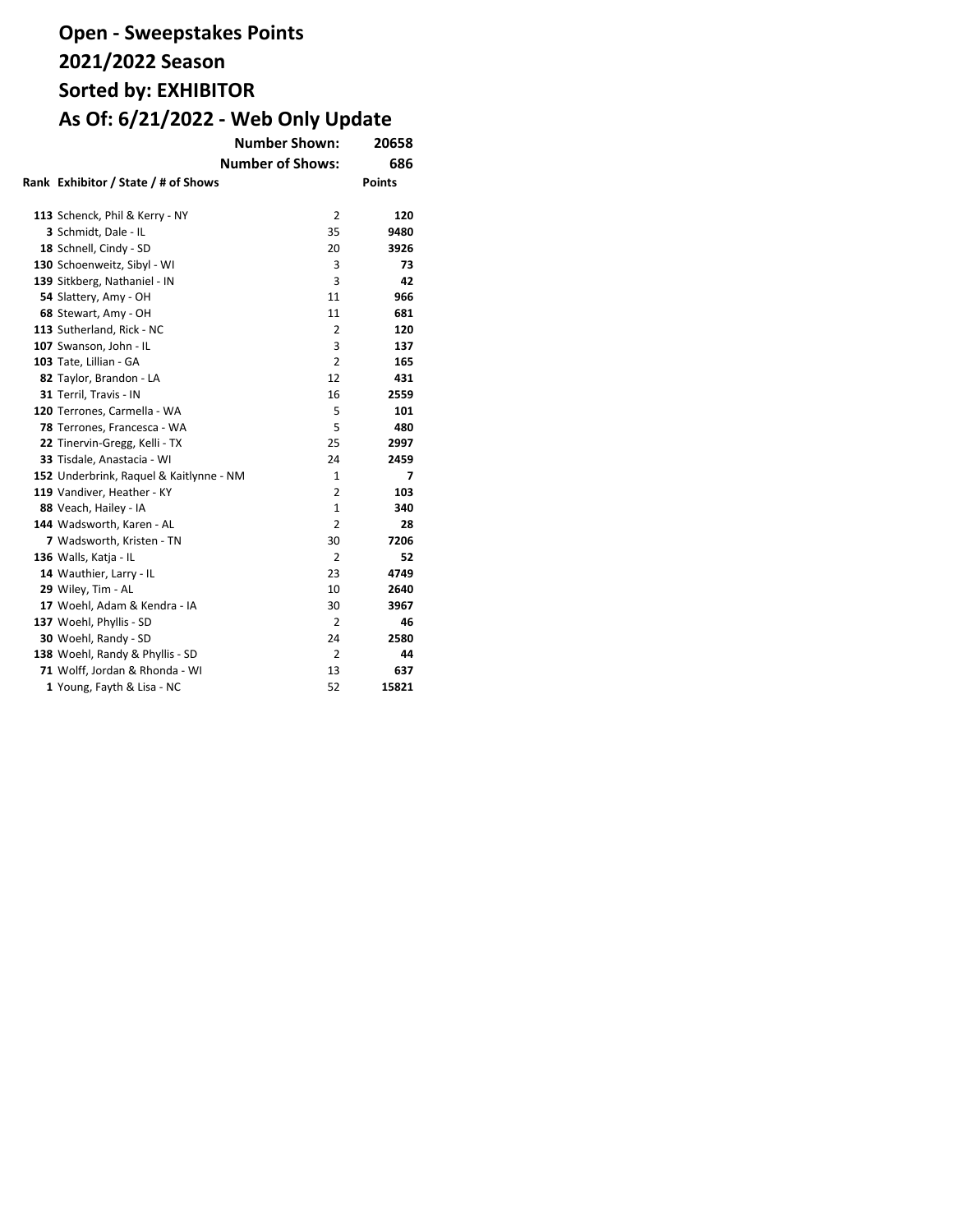|        |                        |          |                                                | <b>Number Shown:</b>    | 20658         |
|--------|------------------------|----------|------------------------------------------------|-------------------------|---------------|
|        |                        |          |                                                | <b>Number of Shows:</b> | 686           |
|        | Rank *Tattoo           |          | Class Exhibitor / State / # of Shows           |                         | <b>Points</b> |
|        |                        |          |                                                |                         |               |
|        | 254 321A               | SD       | Anderson, Kenna - NE                           | 1                       | 23            |
|        | <b>285 DEC21F</b>      | ВD       | Anderson, Kenna - NE                           | $\mathbf{1}$            | 19            |
|        | 182 BBSINAI            | SB       | Asani, Rissi - OH                              | $\overline{2}$          | 34            |
|        | 165 MABEL              | SD       | Baber, Andrea - WI                             | $\mathbf{1}$            | 38            |
|        | <b>182 MAC</b>         | BВ       | Baber, Andrea - WI                             | $\mathbf{1}$            | 34            |
|        | 202 MARIA              | SD       | Baber, Andrea - WI                             | $\overline{2}$          | 30            |
|        | 186 21AS1              | ВD       | Bailey, Christine - MT                         | 1                       | 33            |
|        | <b>123 AT2EL</b>       | BВ       | Bailey, Christine - MT                         | 3                       | 47            |
|        | 263 HOSTILE            | SB       | Bailey, Christine - MT                         | 2                       | 22            |
|        | 150 LEGACY             | ВD       | Bailey, Christine - MT                         | $\overline{2}$          | 41            |
|        | 128 MONSTER            | ВD       | Bailey, Christine - MT                         | $\mathbf{1}$            | 45            |
| 194 OH |                        | ВD       | Bailey, Christine - MT                         | 1                       | 32            |
|        | <b>263 SD5KK</b>       | SB       | Barbaro, Jenn - NH                             | 1                       | 22            |
|        | 352 SDDOJA             | ВD       | Barbaro, Jenn - NH                             | 1                       | 12            |
|        | 254 DBKING             | ВB       | Barrett, Daniel - ND                           | 1                       | 23            |
|        | 385 M4V                | ВD       | Baxter, Julia - IA                             | 1                       | 8             |
|        | 395 AMJ                | SB       | Bennett, Abigail - KY                          | 1                       | 7             |
|        | 325 BX536              | ВB       | Boxell, Nate & Lisa - IN                       | 1                       | 15            |
|        | 344 B21RO              | SB       | Brattlie, Hanna - WI                           | 1<br>$\mathbf{1}$       | 13            |
|        | 344 B2CE<br>45 B9EH    | SB<br>SD | Brattlie, Hanna - WI                           | 3                       | 13<br>96      |
|        | <b>395 SCANDALOUS</b>  | SD       | Brattlie, Hanna - WI<br>Briggs, Jody - OR      | $\mathbf{1}$            | 7             |
|        | 414 SD1TS              | SB       | Buckley, Sarah - ME                            | $\mathbf{1}$            | 5             |
|        | 280 BBALVIN            | BВ       | Burroughs-Dunn, Brandy - MD                    | $\mathbf{1}$            | 20            |
|        | 150 BBAURORA           | SD       | Burroughs-Dunn, Brandy - MD                    | $\mathbf{1}$            | 41            |
|        | 155 BBAVIA             | SD       | Burroughs-Dunn, Brandy - MD                    | $\mathbf{1}$            | 40            |
|        | 50 BBBAZOOKA           | bb       | Burroughs-Dunn, Brandy - MD                    | 2                       | 90            |
|        | 110 BBBETHANY          | SD       | Burroughs-Dunn, Brandy - MD                    | $\mathbf{1}$            | 52            |
|        | 11 BBBILOXI            | SD       | Burroughs-Dunn, Brandy - MD                    | 3                       | 219           |
|        | 272 BBDARNED           | SD       | Burroughs-Dunn, Brandy - MD                    | $\mathbf{1}$            | 21            |
|        | 31 BBDREAMBIG          | BВ       | Burroughs-Dunn, Brandy - MD                    | $\overline{2}$          | 117           |
|        | 216 BBDREAMER          | BB       | Burroughs-Dunn, Brandy - MD                    | $\mathbf{1}$            | 28            |
|        | 123 BBDREAMGIRL        | ВD       | Burroughs-Dunn, Brandy - MD                    | $\mathbf{1}$            | 47            |
|        | 94 BBFATBOTTOMED       | SD       | Burroughs-Dunn, Brandy - MD                    | 1                       | 59            |
|        | 41 BBGARTH             | SB       | Burroughs-Dunn, Brandy - MD                    | 4                       | 103           |
|        | 143 BBISABELLA         | ВD       | Burroughs-Dunn, Brandy - MD                    | 1                       | 42            |
|        | 121 BBKALONA           | SD       | Burroughs-Dunn, Brandy - MD                    | $\mathbf{1}$            | 48            |
|        | 235 BBOCALA            | SD       | Burroughs-Dunn, Brandy - MD                    | $\mathbf{1}$            | 25            |
|        | 102 BBPARIS            | ВD       | Burroughs-Dunn, Brandy - MD                    | 1                       | 54            |
|        | <b>66 BBPRISTINA</b>   | SD       | Burroughs-Dunn, Brandy - MD                    | 2                       | 75            |
|        | <b>88 BBSTORMCHA</b>   | ВD       | Burroughs-Dunn, Brandy - MD                    | $\overline{2}$          | 61            |
|        | 235 BBSUVA             | SD       | Burroughs-Dunn, Brandy - MD                    | 1                       | 25            |
|        | 47 BBWYNONNA           | ВD       | Burroughs-Dunn, Brandy - MD                    | 4                       | 92            |
|        | 162 CALVIN             | ВB       | Burroughs-Dunn, Brandy - MD                    | 1                       | 39            |
|        | 280 FEPVEGAS           | SB       | Burroughs-Dunn, Brandy - MD                    | $\mathbf{1}$            | 20            |
|        | 127 TYLER              | SB       | Burroughs-Dunn, Brandy - MD                    | 1                       | 46            |
|        | 26 TYSON               | SB       | Burroughs-Dunn, Brandy - MD                    | 3                       | 125           |
|        | <b>76 TB51C SD</b>     | SD       | Burton, Clarissa - OK                          | 1                       | 71            |
|        | 325 P102               | SD       | Campbell, Evangeline - OK                      | 1                       | 15            |
|        | 337 P104               | SD       | Campbell, Evangeline - OK                      | 2                       | 14            |
|        | <b>420 REGINA</b>      | SD       | Cape, Abigail - OR                             | 2                       | 4             |
|        | 344 TOPGUN             | ВB       | Cape, Abigail - OR                             | 3                       | 13            |
|        | 104 ANGELICA           | ВD       | Carpenter, Gabbi - IA                          | 1                       | 53            |
|        | <b>178 BEAST</b>       | SB       | Carpenter, Gabbi - IA                          | 1                       | 35            |
|        | <b>115 GCFA</b>        | SD       | Carpenter, Gabbi - IA                          | 1                       | 50            |
|        | <b>285 GCGL</b>        | SB       | Carpenter, Gabbi - IA                          | $\mathbf{1}$            | 19            |
|        | 70 GCMMP               | ВD       | Carpenter, Gabbi - IA                          | $\overline{2}$          | 72            |
|        | 22 GCSE                | ВB       | Carpenter, Gabbi - IA                          | $\overline{2}$          | 138           |
|        | 80 PUNKIN<br>216 QUEEN | SD<br>SD | Carpenter, Gabbi - IA<br>Carpenter, Gabbi - IA | 1<br>1                  | 67<br>28      |
|        | 34 QUEENB              | SD       | Carpenter, Gabbi - IA                          | 5                       | 114           |
|        |                        |          |                                                |                         |               |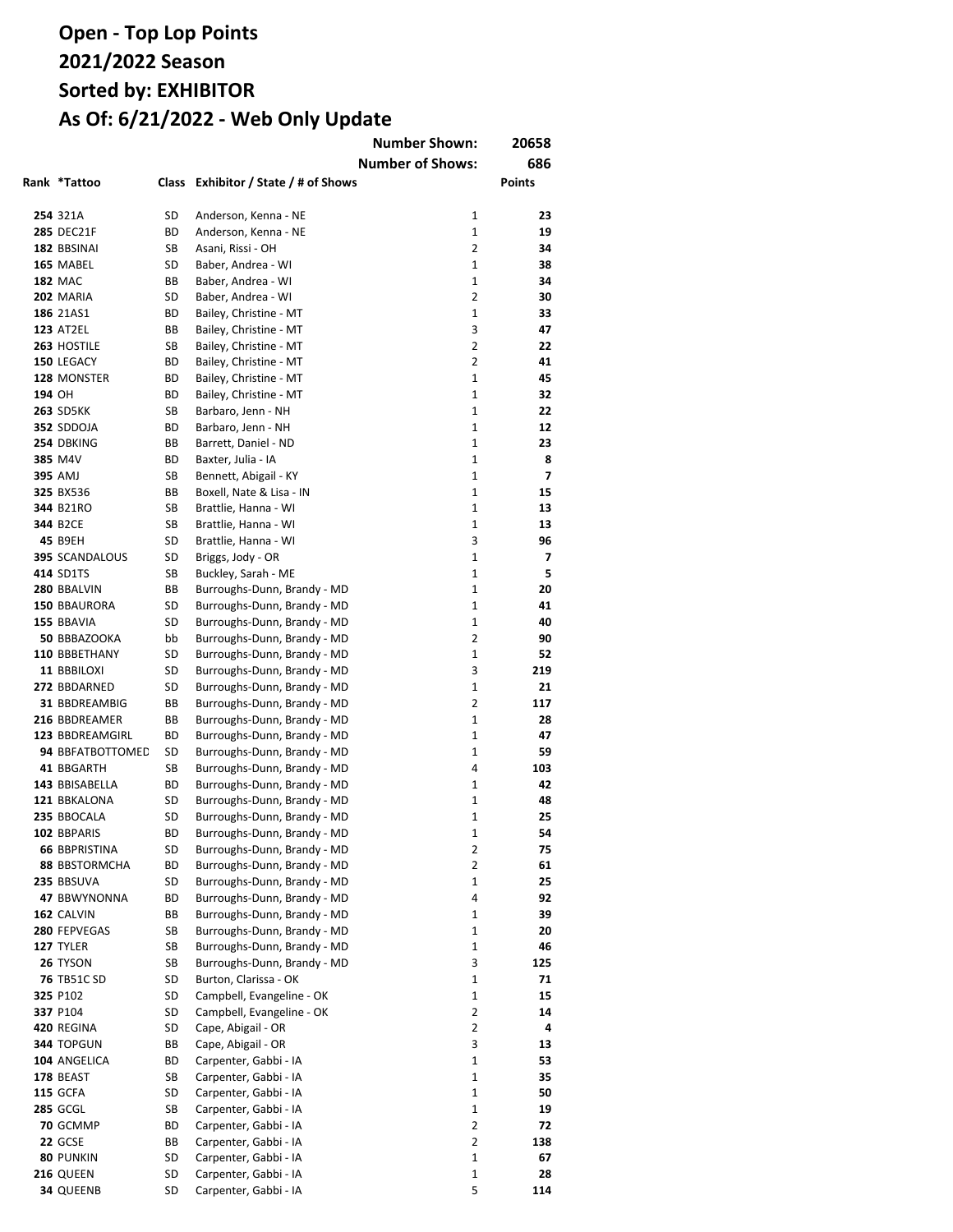|                |                               |              |                                              | <b>Number Shown:</b>    | 20658    |
|----------------|-------------------------------|--------------|----------------------------------------------|-------------------------|----------|
|                |                               |              |                                              | <b>Number of Shows:</b> | 686      |
|                | Rank *Tattoo                  | <b>Class</b> | Exhibitor / State / # of Shows               |                         | Points   |
|                |                               |              |                                              |                         |          |
|                | 186 15N0                      | SD           | Caster, Lanae - IN                           | 2                       | 33       |
|                | 272 RK3                       | sb           | Caster, Lanae - IN                           | $\overline{2}$          | 21       |
|                | 385 FRJAGGER                  | SB           | Cecchetti, Katie - PA                        | $\mathbf{1}$            | 8        |
|                | 254 FRMEGA                    | SD           | Cecchetti, Katie - PA                        | 1                       | 23       |
|                | 52 FREEFALLIN                 | SB           | Chardt, April - TX                           | 3                       | 87       |
|                | <b>85 FUNKYYOUUP</b>          | SB           | Chardt, April - TX                           | $\mathbf{1}$            | 63       |
|                | 169 MONYMONY                  | SB           | Chardt, April - TX                           | $\mathbf{1}$            | 37       |
|                | 221 MOONSHINE                 | SB           | Chardt, April - TX                           | 1                       | 27       |
|                | <b>64 PRISCILLA</b>           | SD           | Chardt, April - TX                           | 3                       | 76       |
|                | <b>66 STORMFURY</b>           | ВD           | Chardt, April - TX                           | $\overline{2}$          | 75       |
|                | 235 SWEETESCAP                | SD           | Chardt, April - TX                           | 1                       | 25       |
|                | 29 TARAJS                     | ВD           | Chardt, April - TX                           | 2                       | 120      |
|                | 150 C14                       | ВD           | Choate, Darrell - LA                         | 1                       | 41       |
| 325 C4         |                               | ВD           | Choate, Darrell - LA                         | 1                       | 15       |
| 139 C7         |                               | SB           | Choate, Darrell - LA                         | 1                       | 43       |
|                | 178 JSSTAN                    | BВ           | Choate, Darrell - LA                         | 1                       | 35       |
|                | 247 SPECKJS                   | ВD           | Choate, Darrell - LA                         | 1                       | 24       |
|                | 337 BBWOODSTOC                | SD           | Coffelt, Debbie - VA                         | $\overline{2}$          | 14       |
|                | <b>285 FYOR</b>               | BВ           | Coffelt, Debbie - VA                         | 2                       | 19       |
|                | 395 LHM1<br>207 LHM12         | SB           | Coffelt, Debbie - VA                         | 1<br>$\mathbf{1}$       | 7        |
|                | 337 LHM19                     | SB<br>SD     | Coffelt, Debbie - VA<br>Coffelt, Debbie - VA | $\mathbf{1}$            | 29<br>14 |
|                | <b>395 LHM2</b>               | SD           | Coffelt, Debbie - VA                         | 1                       | 7        |
|                | <b>306 LHM3</b>               | SD           | Coffelt, Debbie - VA                         | 2                       | 17       |
|                | 414 LHM4                      | ВD           | Coffelt, Debbie - VA                         | 1                       | 5        |
|                | 202 PPALEXA                   | ВD           | Curley, Eva & Gabrielle - NY                 | $\mathbf{1}$            | 30       |
|                | 174 PPNALA                    | ВD           | Curley, Eva & Gabrielle - NY                 | 1                       | 36       |
|                | 314 PPPITA                    | SD           | Curley, Eva & Gabrielle - NY                 | $\mathbf{1}$            | 16       |
|                | 133 PPRNICO                   | ВB           | Curley, Eva & Gabrielle - NY                 | $\overline{2}$          | 44       |
|                | 25 PPSLATE                    | SB           | Curley, Eva & Gabrielle - NY                 | $\overline{2}$          | 127      |
|                | <b>202 TAF14</b>              | SD           | Curley, Eva & Gabrielle - NY                 | 1                       | 30       |
| 428 JR1        |                               | SB           | Devlin, Terri - VT                           | $\mathbf{1}$            | 3        |
| 155 SE2        |                               | ВD           | Devlin, Terri - VT                           | 3                       | 40       |
|                | 285 BARBARA                   | ВD           | Douglas, Andrea - IL                         | 1                       | 19       |
|                | 254 BRLORIS                   | SB           | Easter, Makenzie - MD                        | 1                       | 23       |
|                | 272 FEPFRANKEN                | SB           | Easter, Makenzie - MD                        | $\mathbf{1}$            | 21       |
|                | <b>182 FEHONOLUL</b>          | SB           | Easter, McKenzie - MD                        | 1                       | 34       |
|                | 296 FEPLOVEMAC                | SB           | Easter, McKenzie - MD                        | $\mathbf{1}$            | 18       |
|                | 8 FEPPECO                     | ВD           | Easter. McKenzie - MD                        | 7                       | 264      |
|                | 186 TV1006                    | SD           | Easter, McKenzie - MD                        | 1                       | 33       |
|                | <b>385 MOXIE</b>              | SB           | Fouch, Debbie - CA                           | 1                       | 8        |
|                | <b>395 GOLD</b>               | ВD           | Fulmer / Posey, Brandon & Christy - SC       | 1                       | 7        |
| <b>325 JCS</b> |                               | ВB           | Fulmer / Posey, Brandon & Christy - SC       | 1                       | 15       |
|                | <b>433 KNOX</b>               | SB           | Fulmer, Brandon - SC                         | 1                       | 2        |
|                | 420 NO1                       | SD           | Fulmer, Brandon - SC                         | 1                       | 4        |
|                | 128 FV1                       | SB           | Gaunitz, Lindsey / Irene & Marilea - IA      | 1                       | 45       |
| 296 LP2        |                               | SD           | Gaunitz, Lindsey / Irene & Marilea - IA      | 1                       | 18       |
|                | 61 OW2                        | SD           | Gaunitz, Lindsey / Irene & Marilea - IA      | $\overline{2}$          | 78       |
|                | 10 KC61                       | SD           | Gerard, Kristina - MN                        | 6                       | 243      |
|                | <b>123 KCBS</b>               | SB           | Gerard, Kristina - MN                        | 2                       | 47       |
|                | <b>186 KCGOOSE</b>            | SD           | Gerard, Kristina - MN                        | 1                       | 33       |
|                | <b>178 SMOKE</b>              | SB           | Gerard, Kristina - MN                        | 1                       | 35       |
|                | 96 SROCKY                     | SB           | Gerard, Kristina - MN                        | 1                       | 56       |
|                | 285 G118                      | SB           | Gilliatt, Cindy - IN                         | 1                       | 19       |
| 150 33         |                               | ВB           | Goetze, Jessica - MN                         | 1                       | 41       |
| 165 77         |                               | ВD           | Goetze, Jessica - MN                         | 1                       | 38       |
| 254 78         |                               | ВD           | Goetze, Jessica - MN                         | 1                       | 23       |
|                | <b>96 BALOO</b>               | ВB           | Goetze, Jessica - MN                         | 1                       | 56       |
|                | 186 BBAMES                    | SB           | Graves, Kenneth - OH                         | 1                       | 33       |
|                | 247 BBARIANA<br>169 BBJUPITER | SD           | Graves, Kenneth - OH                         | 1<br>1                  | 24<br>37 |
|                |                               | SD           | Graves, Kenneth - OH                         |                         |          |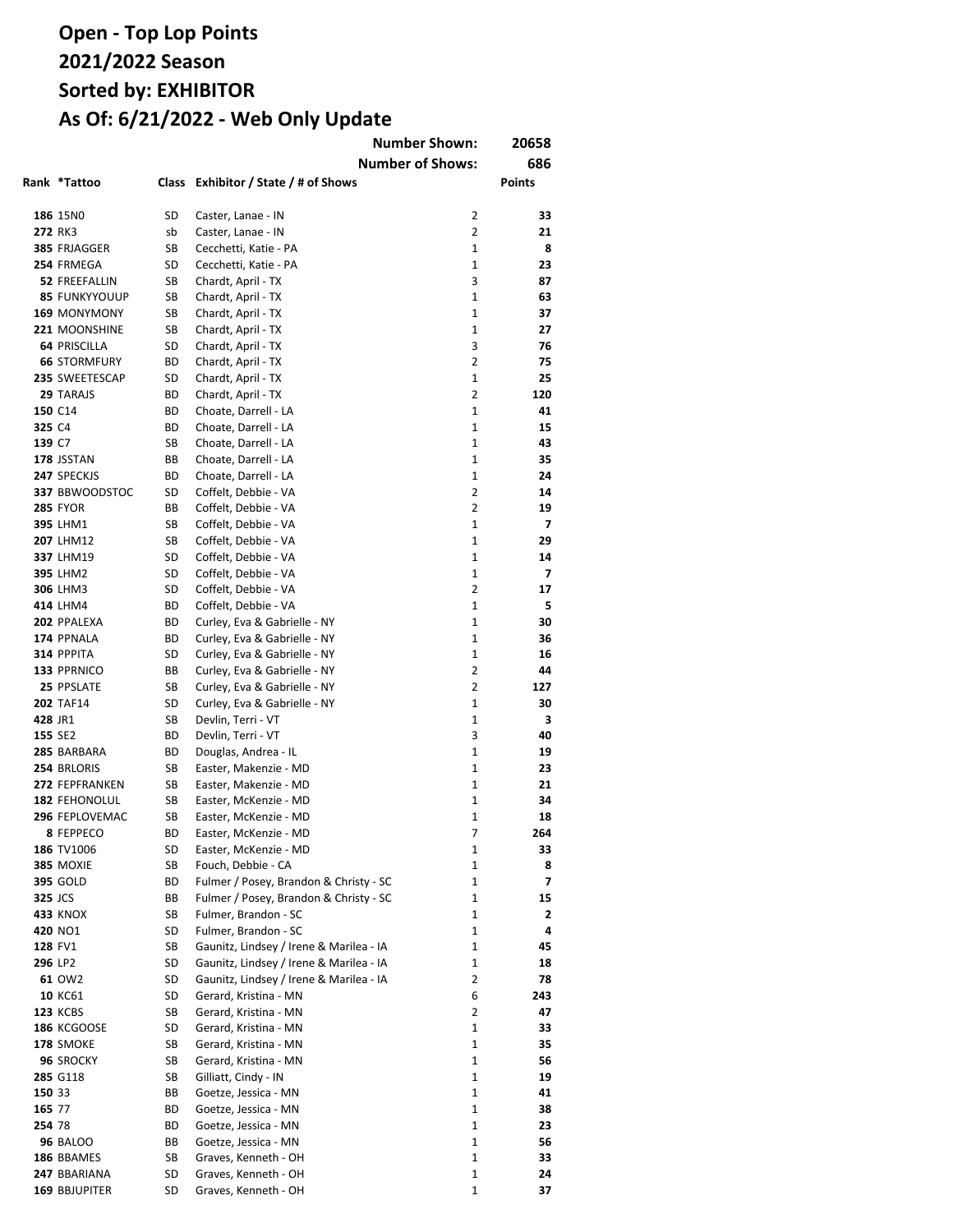|        |                                |          | <b>Number Shown:</b>                                     |                                | 20658          |
|--------|--------------------------------|----------|----------------------------------------------------------|--------------------------------|----------------|
|        |                                |          | <b>Number of Shows:</b>                                  |                                | 686            |
|        | Rank *Tattoo                   |          | Class Exhibitor / State / # of Shows                     |                                | <b>Points</b>  |
|        |                                |          |                                                          | 1                              | 33             |
|        | 186 NETROY<br><b>363 THK21</b> | ВB<br>ВD | Graves, Kenneth - OH<br>Graves, Kenneth - OH             | $\mathbf{1}$                   | 11             |
|        | 165 19HTO1                     | SD       | Gregg, Phillip - TX                                      | 1                              | 38             |
|        | <b>352 OGDOC</b>               | SB       | Gregg, Phillip - TX                                      | $\mathbf{1}$                   | 12             |
|        | <b>76 BRCOREN</b>              | BВ       | Harp, Shari - TX                                         | $\mathbf{1}$                   | 71             |
|        | 35 OGJAZZ                      | ВD       | Harp, Shari - TX                                         | 3                              | 109            |
|        | 375 M507                       | ВD       | Hauska / Stevenson, Laurie & Matthew - WY                | $\mathbf{1}$                   | 9              |
|        | 420 M523                       | ВB       | Hauska / Stevenson, Laurie & Matthew - WY                | $\mathbf{1}$                   | 4              |
|        | 414 M530                       | SD       | Hauska / Stevenson, Laurie & Matthew - WY                | $\mathbf{1}$                   | 5              |
|        | 306 M531                       | BB       | Hauska / Stevenson, Laurie & Matthew - WY                | 3                              | 17             |
|        | 375 M533                       | ВD       | Hauska / Stevenson, Laurie & Matthew - WY                | $\mathbf{1}$                   | 9              |
|        | 139 M535                       | ВD       | Hauska / Stevenson, Laurie & Matthew - WY                | 4                              | 43             |
|        | 29 M536                        | ВD       | Hauska / Stevenson, Laurie & Matthew - WY                | 5                              | 120            |
|        | 39 M545                        | ВB       | Hauska / Stevenson, Laurie & Matthew - WY                | 7                              | 104            |
|        | 221 M547                       | ВD       | Hauska / Stevenson, Laurie & Matthew - WY                | 1                              | 27             |
|        | 395 M550                       | SB       | Hauska / Stevenson, Laurie & Matthew - WY                | $\mathbf{1}$                   | $\overline{ }$ |
|        | 363 G503                       | SB       | Holifield, Celeste - LA                                  | 2                              | 11             |
| 235 R3 |                                | SB       | Holifield, Celeste - LA                                  | $\mathbf{1}$                   | 25             |
|        | 407 RHETT                      | ВB       | Holifield, Celeste - LA                                  | $\mathbf{1}$                   | 6              |
|        | <b>325 SL1BB</b>               | SB       | Holifield, Celeste - LA                                  | $\mathbf{1}$                   | 15             |
|        | 420 SLJP3                      | SD       | Holifield, Celeste - LA                                  | $\mathbf{1}$                   | 4              |
|        | <b>227 SLKB3</b>               | SD       | Holifield, Celeste - LA                                  | $\mathbf{1}$                   | 26             |
|        | 247 SLPJ4                      | SD       | Holifield, Celeste - LA                                  | 2                              | 24             |
|        | 64 CBPDAL                      | ВB       | Hood, Brandon - LA                                       | 2                              | 76             |
|        | 207 HR141                      | ВD       | Hood, Brandon - LA                                       | $\mathbf{1}$                   | 29             |
|        | 36 HR22                        | SB       | Hood, Brandon - LA                                       | 4                              | 108            |
|        | 235 HR54                       | SD       | Hood, Brandon - LA                                       | $\mathbf{1}$                   | 25             |
|        | <b>128 IHOP</b>                | SB       | Kareha, Randy & Robin - PA                               | 3                              | 45             |
|        | 254 K408                       | ВB       | Kareha, Randy & Robin - PA                               | $\mathbf{1}$                   | 23             |
|        | 41 K418                        | SD       | Kareha, Randy & Robin - PA                               | 4                              | 103            |
|        | 352 K420                       | SB       | Kareha, Randy & Robin - PA                               | $\mathbf{1}$                   | 12             |
|        | 375 K504                       | ВD       | Kareha, Randy & Robin - PA                               | $\mathbf{1}$<br>$\overline{2}$ | 9              |
|        | 216 K509                       | SB       | Kareha, Randy & Robin - PA                               | $\overline{2}$                 | 28<br>45       |
|        | 128 K527<br>314 K533           | ВD<br>SB | Kareha, Randy & Robin - PA<br>Kareha, Randy & Robin - PA | $\mathbf{1}$                   | 16             |
|        | 368 K541                       | SD       | Kareha, Randy & Robin - PA                               | $\mathbf{1}$                   | 10             |
|        | 368 K545                       | SD       | Kareha, Randy & Robin - PA                               | $\mathbf{1}$                   | 10             |
|        | 139 JS2432                     | SB       | King, Lauren - TX                                        | $\mathbf{1}$                   | 43             |
|        | 83 2532JS                      | ВD       | Kleckner, Heather - MI                                   | 1                              | 64             |
|        | 202 HM2153                     | ВD       | Kleckner, Heather - MI                                   | 1                              | 30             |
|        | 70 HM2198                      | SD       | Kleckner, Heather - MI                                   | 1                              | 72             |
|        | 37 HMABE                       | SB       | Kleckner, Heather - MI                                   | $\overline{2}$                 | 105            |
|        | <b>207 HMH1</b>                | ВB       | Kleckner, Heather - MI                                   | $\mathbf{1}$                   | 29             |
|        | 80 HMLACY                      | SD       | Kleckner, Heather - MI                                   | $\mathbf{1}$                   | 67             |
|        | 62 HMLINK                      | SB       | Kleckner, Heather - MI                                   | $\overline{2}$                 | 77             |
|        | 19 HMLOU                       | ВB       | Kleckner, Heather - MI                                   | 3                              | 149            |
|        | 123 HMNAN                      | ВD       | Kleckner, Heather - MI                                   | $\mathbf{1}$                   | 47             |
|        | 104 HMSHAY                     | ВD       | Kleckner, Heather - MI                                   | 1                              | 53             |
|        | <b>216 JSMAN</b>               | ВB       | Kleckner, Heather - MI                                   | $\mathbf{1}$                   | 28             |
|        | 31 JSPASSIONS                  | ВB       | Kleckner, Heather - MI                                   | 1                              | 117            |
|        | <b>207 JSTOM</b>               | ВB       | Kleckner, Heather - MI                                   | $\mathbf{1}$                   | 29             |
|        | 12 QUENNJS                     | SD       | Kleckner, Heather - MI                                   | $\mathbf{1}$                   | 215            |
|        | 43 A2026                       | SD       | LaFonatine, Annette - MI                                 | $\overline{2}$                 | 102            |
|        | 247 A2132                      | SD       | LaFontaine, Annette - MI                                 | $\overline{2}$                 | 24             |
|        | 428 M2113                      | SB       | LaFontaine, Annette - MI                                 | $\mathbf{1}$                   | 3              |
|        | <b>428 PTED1</b>               | ВB       | LaFontaine, Annette - MI                                 | $\mathbf{1}$                   | 3              |
|        | 352 JSMERLE                    | ВB       | Lambert, Amy - PA                                        | $\mathbf{1}$                   | 12             |
|        | 263 BRBIANCA                   | ВD       | Lamey / Larson, Todd & Heather - TX                      | $\mathbf{1}$                   | 22             |
|        | 169 FYRES                      | SD       | Lamey / Larson, Todd & Heather - TX                      | $\mathbf{1}$                   | 37             |
|        | 85 FYRTR                       | SD       | Lamey / Larson, Todd & Heather - TX                      | $\mathbf{1}$                   | 63             |
|        | 201 JS2646                     | ВB       | Lamey / Larson, Todd & Heather - TX                      | 1                              | 31             |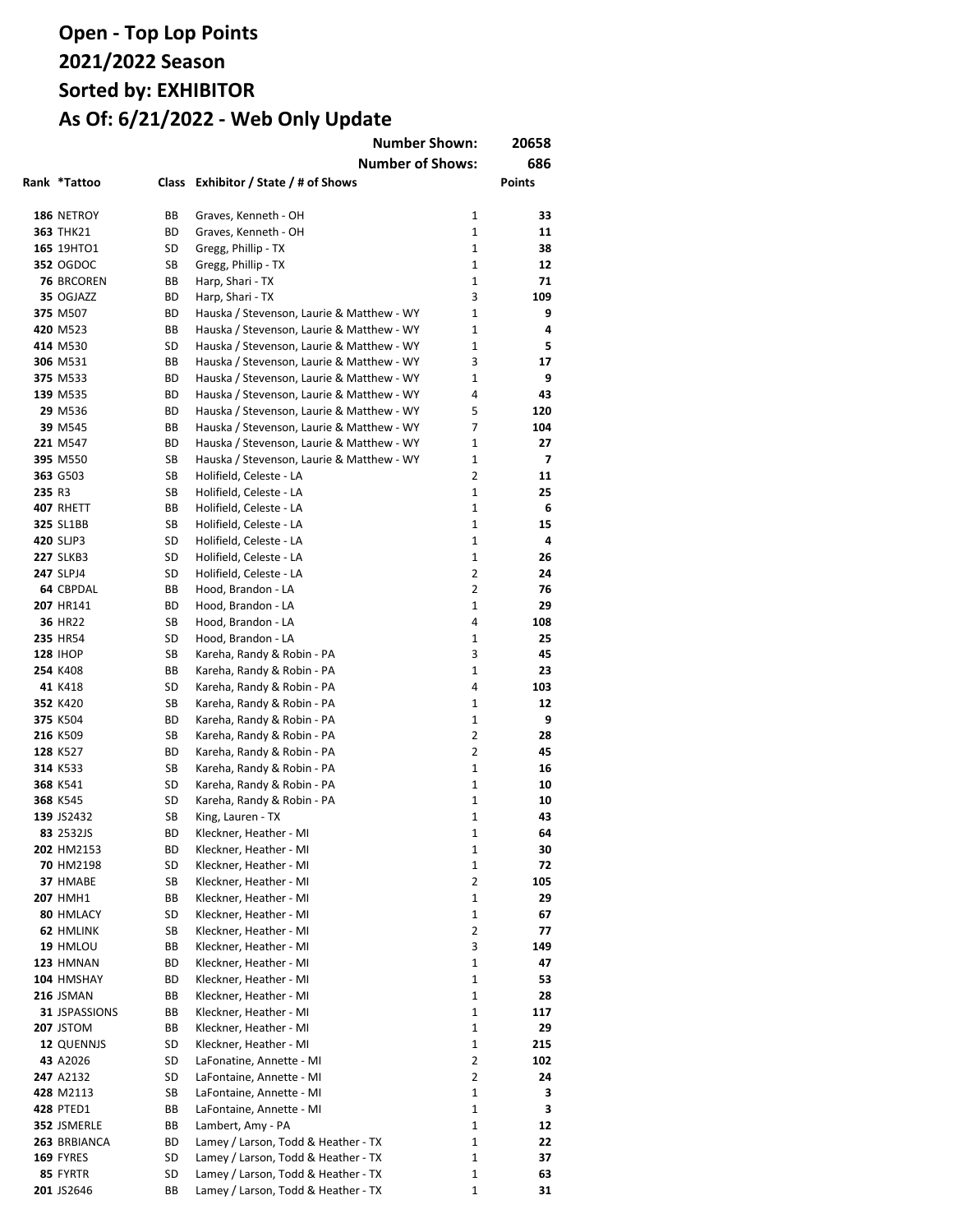|                    |                                      |          |                                            | <b>Number Shown:</b>    | 20658                    |
|--------------------|--------------------------------------|----------|--------------------------------------------|-------------------------|--------------------------|
|                    |                                      |          |                                            | <b>Number of Shows:</b> | 686                      |
|                    | Rank *Tattoo                         |          | Class Exhibitor / State / # of Shows       |                         | Points                   |
|                    |                                      |          |                                            |                         |                          |
|                    | 368 A2120                            | ВD       | Lane, Slater - IN                          | 3                       | 10                       |
|                    | 143 F4LM4                            | SB       | Lanik-Frain, Sarah - NE                    | $\overline{2}$          | 42                       |
|                    | 306 ED1                              | ВB       | Long, Jane - OH                            | $\mathbf{1}$            | 17                       |
|                    | 375 ED5                              | SB       | Long, Jane - OH                            | 1                       | 9                        |
| 395 JA1            |                                      | ВB       | Long, Jane - OH                            | $\mathbf{1}$            | $\overline{\phantom{a}}$ |
| 306 JA2            |                                      | SD       | Long, Jane - OH                            | $\mathbf{1}$            | 17                       |
|                    | 368 JSGAME                           | SB       | Long, Jane - OH                            | 2                       | 10                       |
| 52 SJ              |                                      | ВD       | Long, Jane - OH                            | $\overline{7}$          | 87                       |
| 314 TP1            |                                      | SB       | Long, Jane - OH                            | 1                       | 16                       |
| 375 TP2            |                                      | ВD       | Long, Jane - OH                            | 1                       | 9                        |
| 314 TP3            |                                      | ВB       | Long, Jane - OH                            | 1                       | 16                       |
|                    | 306 SP20N                            | SD       | Mackprang, Adalynn - UT                    | 1                       | 17                       |
|                    | 143 BL14T                            | ВD       | Mackprang, Cathy - UT                      | 1                       | 42                       |
|                    | <b>296 BL28T</b>                     | SD       | Mackprang, Cathy - UT                      | 1                       | 18                       |
|                    | 227 CY10A                            | ВD       | Mackprang, Cathy - UT                      | 1                       | 26                       |
|                    | <b>62 CY30A</b>                      | ВD       | Mackprang, Cathy - UT                      | 3                       | 77                       |
|                    | 155 LT19A                            | SB       | Mackprang, Cathy - UT                      | 3                       | 40                       |
|                    | 314 NH19Q                            | BВ       | Mackprang, Cathy - UT                      | 1                       | 16                       |
|                    | 227 WT14A                            | SD       | Mackprang, Cathy - UT                      | 1                       | 26                       |
|                    | 143 AD60A                            | SD       | Mackprang, Chris - UT                      | 1                       | 42                       |
|                    | <b>221 BI10T</b>                     | SD       | Mackprang, Chris - UT                      | $\mathbf{1}$            | 27                       |
|                    | 118 CY31A                            | ВB       | Mackprang, Chris - UT                      | 3                       | 49                       |
|                    | <b>68 JA12T</b>                      | SD       | Mackprang, Chris - UT                      | 2                       | 74                       |
|                    | 221 JA30N                            | SD       | Mackprang, Chris - UT                      | 1                       | 27                       |
|                    | 306 JA31N                            | SB       | Mackprang, Chris - UT                      | $\mathbf{1}$            | 17                       |
|                    | 306 JL21T                            | SB       | Mackprang, Chris - UT                      | $\mathbf{1}$            | 17                       |
|                    | <b>296 JL25T</b>                     | ВB       | Mackprang, Chris - UT                      | 2                       | 18                       |
|                    | 314 KA51A                            | ВB       | Mackprang, Chris - UT                      | $\mathbf{1}$            | 16                       |
|                    | 235 OK21D                            | SB       | Mackprang, Chris - UT                      | $\overline{2}$          | 25                       |
|                    | <b>70 RN10T</b>                      | ВD       | Mackprang, Chris - UT                      | 3                       | 72                       |
|                    | <b>26 RN14T</b>                      | ВD       | Mackprang, Chris - UT                      | 5<br>$\overline{2}$     | 125                      |
|                    | <b>112 VX2IT</b>                     | SB       | Mackprang, Chris - UT                      | 1                       | 51<br>30                 |
|                    | <b>202 AREA51</b><br><b>247 DAZ5</b> | BВ<br>SB | Malcolm, Chase - IN<br>Mallory, Donna - MI | 1                       | 24                       |
|                    | <b>325 DAZ8</b>                      | SD       | Mallory, Donna - MI                        | 2                       | 15                       |
| 121 HL             |                                      | SB       | Mallory, Donna - MI                        | 3                       | 48                       |
|                    | <b>368 MDA3</b>                      | SD       | Mallory, Donna - MI                        | 1                       | 10                       |
|                    | 325 RDA1                             | ВD       | Mallory, Donna - MI                        | 2                       | 15                       |
|                    | <b>352 RLA4</b>                      | SB       | Mallory, Donna - MI                        | 2                       | 12                       |
|                    | <b>79 VIB3</b>                       | ВD       | Marble-Riechers, Lynn - IA                 | 2                       | 69                       |
|                    | <b>17 DON</b>                        | SB       | McCausland, Susan - IL                     | 5                       | 152                      |
| 375 L <sub>2</sub> |                                      | ВD       | McCausland, Susan - IL                     | 1                       | 9                        |
| 194 MK             |                                      | SD       | McCausland, Susan - IL                     | 1                       | 32                       |
| 314 TK             |                                      | SB       | McCausland, Susan - IL                     | 1                       | 16                       |
| 133 ZA             |                                      | SB       | McCausland, Susan - IL                     | 1                       | 44                       |
|                    | <b>9 NECOLDBREW</b>                  | ВB       | McCombs, Debbie - PA                       | 6                       | 244                      |
|                    | 118 NEGARCIA                         | ВB       | McCombs, Debbie - PA                       | 1                       | 49                       |
|                    | 90 NEGUNPOWDER                       | SB       | McCombs, Debbie - PA                       | 1                       | 60                       |
|                    | 94 NEJERICHO                         | SB       | McCombs, Debbie - PA                       | 1                       | 59                       |
|                    | 59 NELAHASKA                         | SD       | McCombs, Debbie - PA                       | 3                       | 80                       |
|                    | 194 NESUNDAE                         | SD       | McCombs, Debbie - PA                       | 1                       | 32                       |
|                    | 5 NETYPHOON                          | SB       | McCombs, Debbie - PA                       | 1                       | 300                      |
|                    | 28 OS182                             | SB       | McCulloch, Marsha - NY                     | 9                       | 121                      |
|                    | 235 OS198                            | SD       | McCulloch, Marsha - NY                     | 2                       | 25                       |
|                    | 104 OS200                            | SD       | McCulloch, Marsha - NY                     | 2                       | 53                       |
|                    | 385 OS203                            | SB       | McCulloch, Marsha - NY                     | 1                       | 8                        |
|                    | 385 OS207                            | SB       | McCulloch, Marsha - NY                     | 1                       | 8                        |
|                    | <b>325 OS208</b>                     | SD       | McCulloch, Marsha - NY                     | 1                       | 15                       |
|                    | 414 OS218                            | SD       | McCulloch, Marsha - NY                     | 1                       | 5                        |
|                    | 407 OS222                            | SD       | McCulloch, Marsha - NY                     | 1                       | 6                        |
|                    | 296 PS185                            | SD       | McCulloch, Marsha - NY                     | 1                       | 18                       |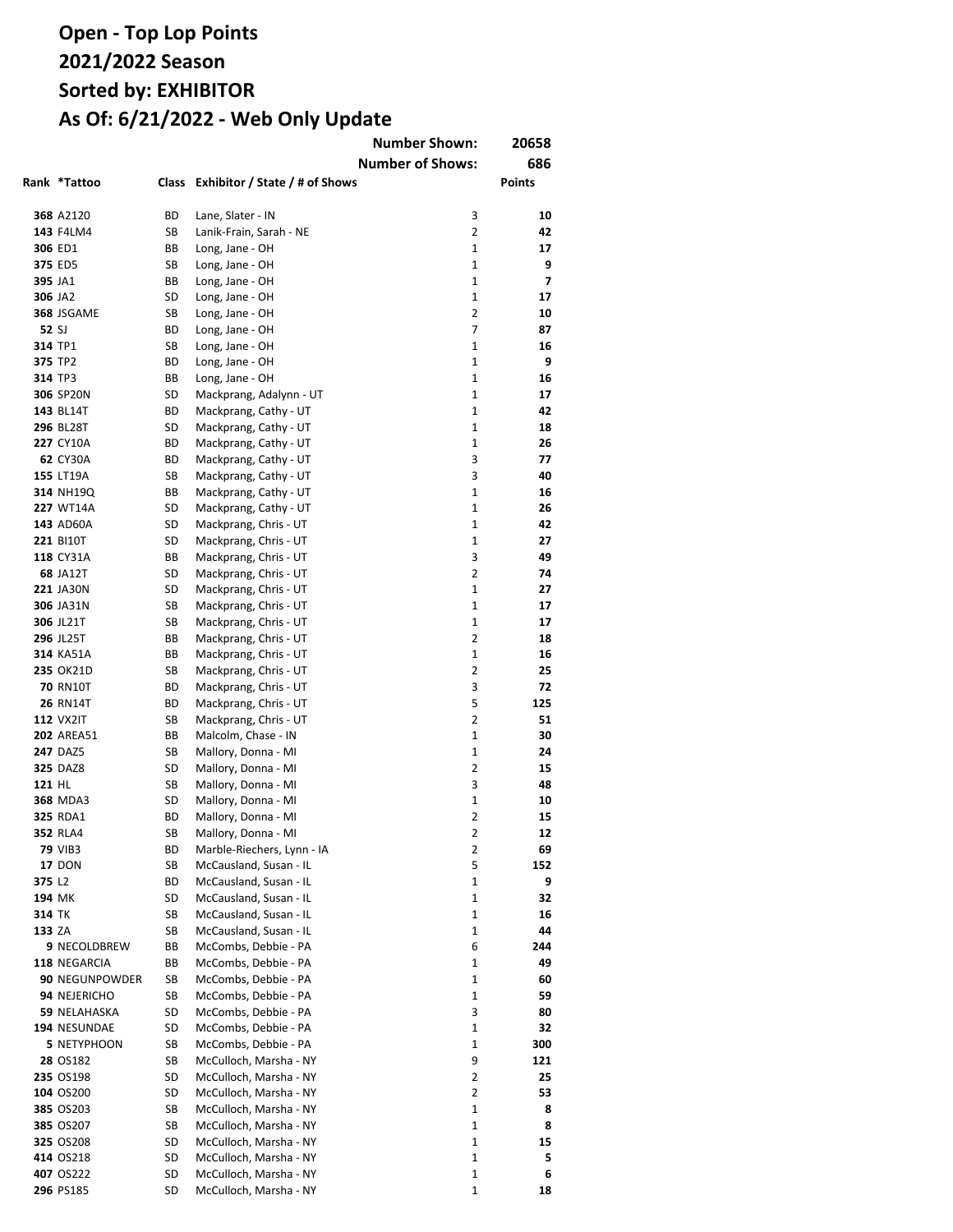|                    |                   |       |                                              | <b>Number Shown:</b>    | 20658          |
|--------------------|-------------------|-------|----------------------------------------------|-------------------------|----------------|
|                    |                   |       |                                              | <b>Number of Shows:</b> | 686            |
|                    | Rank *Tattoo      | Class | Exhibitor / State / # of Shows               |                         | <b>Points</b>  |
|                    |                   |       |                                              |                         |                |
|                    | 344 BBKILLERQU    | ВD    | Moore, Lilly - OH                            | 1                       | 13             |
|                    | <b>227 JANE</b>   | SD    | Mueller, Susan - KS                          | $\mathbf{1}$            | 26             |
|                    | <b>368 KENNA</b>  | BD    | Mueller, Susan - KS                          | $\overline{2}$          | 10             |
|                    | 110 BZ01          | ВB    | Murphy, Clara - TX                           | 1                       | 52             |
|                    | 6 BZ06            | SD    | Murphy, Clara - TX                           | 7                       | 281            |
|                    | 182 DINKY         | ВD    | Murphy, Clara - TX                           | 1                       | 34             |
|                    | <b>235 FLINT</b>  | ВB    | Murphy, Clara - TX                           | 1                       | 25             |
|                    | 99 GAVIN          | SB    | Murphy, Clara - TX                           | 1                       | 55             |
|                    | 54 MASON          | SB    | Murphy, Clara - TX                           | 3                       | 85             |
|                    | <b>207 PEARL</b>  | SD    | Murphy, Clara - TX                           | 1                       | 29             |
|                    | <b>221 CASE</b>   | SB    | Neely, Taylor & Daniel - OK                  | 3                       | 27             |
|                    | 407 4S170         | SB    | Neely, Taylor & Dylan - OK                   | 1                       | 6              |
|                    | <b>420 VERMCA</b> | ВD    | Neely, Taylor & Dylan - OK                   | 1                       | 4              |
|                    | <b>104 ESM</b>    | SD    | Neighbours, Sky - WI                         | 3                       | 53             |
|                    | 337 FYBAE         | ВB    | Neighbours, Sky - WI                         | 2                       | 14             |
|                    | 207 MDCAS         | ВB    | Neighbours, Sky - WI                         | 2                       | 29             |
|                    | 169 MDVIN         | ВB    | Neighbours, Sky - WI                         | 3                       | 37             |
|                    | 352 JS2452        | SB    | Netherton, Amy - IN                          | $\mathbf{1}$            | 12             |
|                    | 280 LBP00         | SD    | O'Brien, Teresa & Skeeter - IN               | 1                       | 20             |
|                    | 155 OB15          | ВB    | O'Brien, Teresa & Skeeter - IN               | $\mathbf{1}$            | 40             |
|                    | 433 00131         | ВB    | Orler, Nakol - KS                            | $\overline{2}$          | $\mathbf{2}$   |
|                    | 285 00187         | SB    | Orler, Nakol - KS                            | $\mathbf{1}$            | 19             |
|                    | 385 00300         | ВB    | Orler, Nakol - KS                            | 1                       | 8              |
|                    | 352 00301         | ВD    | Orler, Nakol - KS                            | $\mathbf{1}$            | 12             |
|                    | 363 308PR         | SD    | Padgett, Mike - IN                           | $\mathbf{1}$            | 11             |
|                    | 395 337PR         | SD    | Padgett, Mike - IN                           | 1                       | $\overline{7}$ |
|                    | 45 361PR          | ВD    | Padgett, Mike - IN                           | 6                       | 96             |
|                    | 88 365PR          | SD    | Padgett, Mike - IN                           | 2                       | 61             |
|                    | 96 368PR          | SD    | Padgett, Mike - IN                           | 3                       | 56             |
|                    | 314 373PR         | BD    | Padgett, Mike - IN                           | 1                       | 16             |
|                    | 352 380PR         | ВD    | Padgett, Mike - IN                           | 1                       | 12             |
|                    | 112 PR273         | SB    | Padgett, Mike - IN                           | 4                       | 51             |
|                    | 7 PR306           | SB    | Padgett, Mike - IN                           | 9                       | 267            |
|                    | 99 PR317          | ВB    | Padgett, Mike - IN                           | 1                       | 55             |
|                    | 44 PR328          | ВB    | Padgett, Mike - IN                           | 4                       | 99             |
|                    | 169 PR329         | SB    | Padgett, Mike - IN                           | 3                       | 37             |
|                    | 207 BIGEL         | SB    | Percy, Patty - WI                            | 1                       | 29             |
|                    | <b>363 DIVA</b>   | ВD    | Percy, Patty - WI                            | 1                       | 11             |
|                    | 90 DMI0           | ВB    | Percy, Patty - WI                            | 3                       | 60             |
|                    | 2 KEM2            | SB    | Percy, Patty - WI                            | 14                      | 619            |
|                    | 296 KR7           | SD    | Percy, Patty - WI                            | 1                       | 18             |
|                    | <b>235 LOLA</b>   | SD    | Percy, Patty - WI                            | 1                       | 25             |
|                    | <b>337 LUCI</b>   | ВD    | Percy, Patty - WI                            | 1                       | 14             |
|                    | 21 OL1            | ВD    | Percy, Patty - WI                            | 4                       | 145            |
|                    | <b>150 VAO3</b>   | SD    | Percy, Patty - WI                            | 2                       | 41             |
|                    | 128 2P124         | SD    | Peterson, Tracy - OK                         | 3                       | 45             |
|                    | 420 2PRB          | BВ    | Peterson, Tracy - OK                         | 1                       | 4              |
|                    | 216 BRLOUIS       | SB    | Peterson, Tracy - OK                         | 3                       | 28             |
|                    | 272 BRVALERIE     | ВD    | Peterson, Tracy - OK                         | $\overline{2}$          | 21             |
|                    | 139 BOM           | BD    | Ping, Cathy - IL                             | 1                       | 43             |
|                    | <b>143 JHLE</b>   | ВD    | Ping, Cathy - IL                             | 1                       | 42             |
|                    | <b>296 MATY</b>   | SB    | Ping, Cathy - IL                             | 1                       | 18             |
|                    | <b>70 DART</b>    | SD    | Ping, Matt & Cathy - IL                      | 2                       | 72             |
|                    | <b>385 JAKE</b>   | BВ    | Ping, Matt & Cathy - IL                      | 1                       | 8              |
|                    | <b>174 JHLE</b>   | ВD    | Ping, Matt & Cathy - IL                      | 2                       | 36             |
|                    | <b>385 QART</b>   | SB    | Ping, Matt & Cathy - IL                      | 1                       | 8              |
| 420 H <sub>2</sub> |                   | SD    | Porter, Marina - NJ                          | 1                       | 4              |
| 368 L4             |                   | BD    | Porter, Marina - NJ                          | 2                       | 10             |
|                    | 385 N6V           | SD    | Porter, Marina - NJ                          | 1                       | 8              |
|                    | 314 P9X           | SB    | Porter, Marina - NJ                          | 4                       | 16             |
|                    | 39 JP2            | SD    | Rechterman / Baxter, Lynn/Brian & Julia - IA | 2                       | 104            |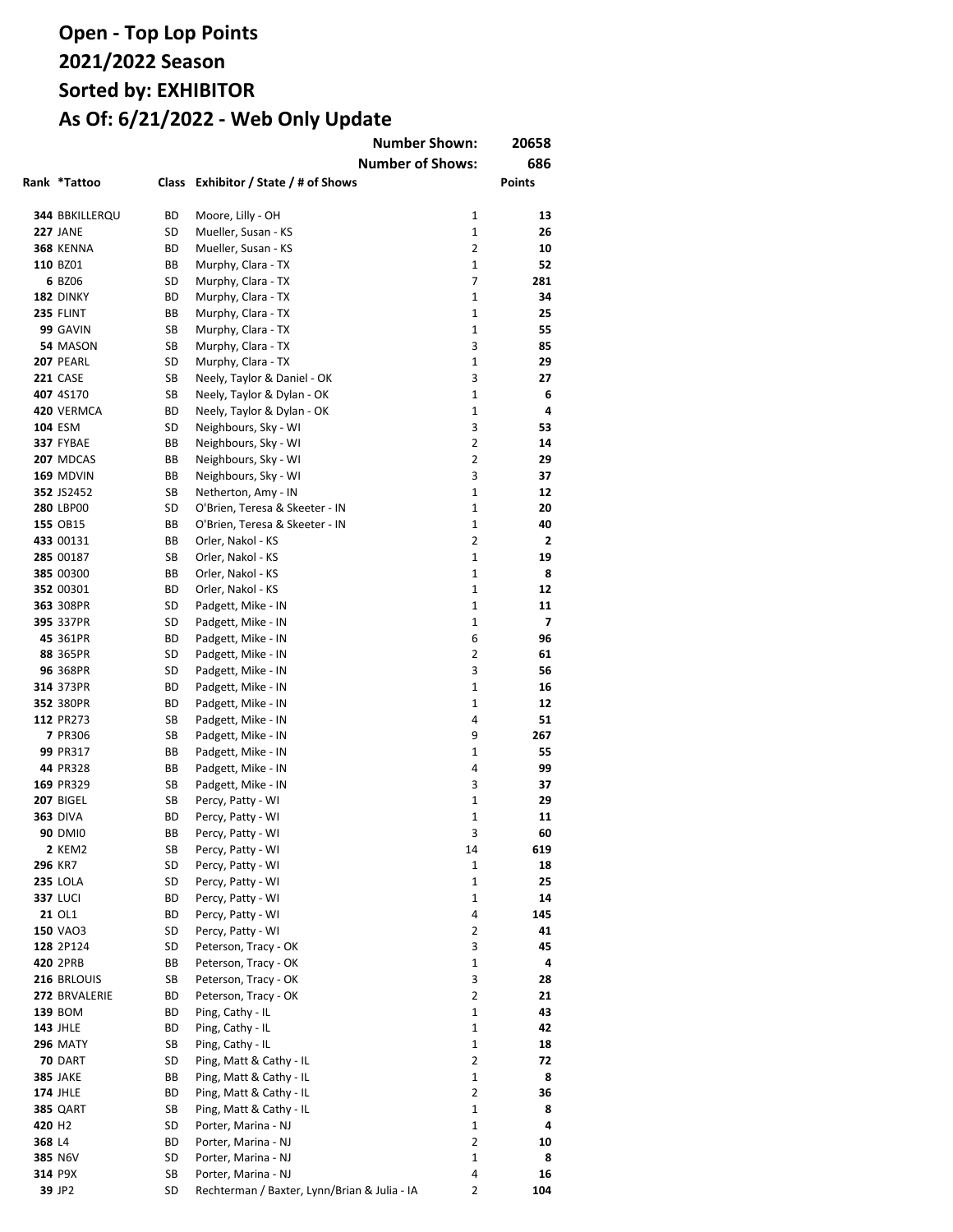|         |                      |          | <b>Number Shown:</b>                         |                              | 20658                   |
|---------|----------------------|----------|----------------------------------------------|------------------------------|-------------------------|
|         |                      |          | <b>Number of Shows:</b>                      |                              | 686                     |
|         | Rank *Tattoo         |          | Class Exhibitor / State / # of Shows         |                              | <b>Points</b>           |
|         |                      |          |                                              |                              |                         |
| 254 KIA |                      | SD       | Rechterman / Baxter, Lynn/Brian & Julia - IA | 1                            | 23                      |
|         | <b>15 LEA</b>        | ВD       | Rechterman / Baxter, Lynn/Brian & Julia - IA | 3                            | 177                     |
|         | <b>51 RM</b>         | ВD       | Rechterman / Baxter, Lynn/Brian & Julia - IA | $\overline{2}$               | 89                      |
|         | <b>174 TOD</b>       | SB       | Rechterman / Baxter, Lynn/Brian & Julia - IA | $\mathbf{1}$                 | 36                      |
| 280 8P1 |                      | SB       | Rechterman, Lynne & Brian - IA               | $\mathbf{1}$                 | 20                      |
| 162 FR8 |                      | SD       | Rechterman, Lynne & Brian - IA               | $\mathbf{1}$<br>$\mathbf{1}$ | 39<br>9                 |
| 375 44  | 227 BP2              | SD<br>SD | Riedeman, Nancy - IN                         | 1                            | 26                      |
| 254 J3  |                      | ВB       | Riedeman, Nancy - IN<br>Riedeman, Nancy - IN | 2                            | 23                      |
| 155 JJ7 |                      | SB       | Riedeman, Nancy - IN                         | 1                            | 40                      |
| 104 JP4 |                      | ВD       | Riedeman, Nancy - IN                         | 1                            | 53                      |
|         | 407 MR49             | SB       | Rieker, Margo - MT                           | 3                            | 6                       |
|         | 83 FEPAMAZON         | SD       | Rivers, Katie - NY                           | 2                            | 64                      |
|         | 133 FEPAMAZON        | SD       | Rivers, Torre & Katie - NY                   | 1                            | 44                      |
|         | 104 FHFIONA          | ВD       | Romero, Brittany - TX                        | 1                            | 53                      |
|         | 19 BEDKNOBSAN        | SB       | Rud, Kellee - MN                             | 5                            | 149                     |
|         | 306 BONBON           | ВD       | Rud, Kellee - MN                             | 1                            | 17                      |
|         | 155 FLUTURA          | ВD       | Rud, Kellee - MN                             | 2                            | 40                      |
|         | <b>325 VANYA</b>     | SD       | Rud, Kellee - MN                             | 1                            | 15                      |
|         | 395 W10              | SB       | Schenck, Phil - NY                           | 1                            | 7                       |
|         | 344 W41              | ВB       | Schenck, Phil - NY                           | $\mathbf{1}$                 | 13                      |
|         | 285 W45              | ВD       | Schenck, Phil - NY                           | $\overline{2}$               | 19                      |
| 296 7W  |                      | BD       | Schenck, Phil & Kerry - NY                   | 1                            | 18                      |
|         | 337 41M              | SD       | Schmidt, Dale - IL                           | 1                            | 14                      |
| 337 4L  |                      | ВD       | Schmidt, Dale - IL                           | $\mathbf{1}$                 | 14                      |
|         | 57 4M                | SD       | Schmidt, Dale - IL                           | $\mathbf{1}$                 | 82                      |
| 296 4Y  |                      | SB       | Schmidt, Dale - IL                           | 1                            | 18                      |
| 133 A   |                      | SB       | Schmidt, Dale - IL                           | $\mathbf{1}$                 | 44                      |
| 344 OC  | 31 OZ                | ВD<br>SB | Schmidt, Dale - IL<br>Schmidt, Dale - IL     | 1<br>3                       | 13<br>117               |
| 162 T   |                      | ВB       | Schmidt, Dale - IL                           | 2                            | 39                      |
|         | <b>70 TA</b>         | ВD       | Schmidt, Dale - IL                           | 2                            | 72                      |
| 82 TC   |                      | SD       | Schmidt, Dale - IL                           | 2                            | 65                      |
| 174 U1  |                      | SB       | Schmidt, Dale - IL                           | 1                            | 36                      |
|         | 178 04G8             | ВD       | Schnell, Cindy - SD                          | 2                            | 35                      |
|         | 227 102S7            | ВB       | Schnell, Cindy - SD                          | 2                            | 26                      |
|         | 59 14G2              | SD       | Schnell, Cindy - SD                          | 2                            | 80                      |
|         | 235 16S2             | ВD       | Schnell, Cindy - SD                          | 2                            | 25                      |
|         | 395 9YC10            | ВD       | Schnell, Cindy - SD                          | 1                            | $\overline{\mathbf{z}}$ |
|         | 56 JS2434            | ВB       | Schnell, Cindy - SD                          | 3                            | 83                      |
|         | 247 NT6              | SB       | Schnell, Cindy - SD                          | 1                            | 24                      |
|         | <b>90 NT8</b>        | SD       | Schnell, Cindy - SD                          | 2                            | 60                      |
| 407 TZ  |                      | ВD       | Siktberg, Nathaniel - IN                     | 3                            | 6                       |
|         | <b>395 AKGRU</b>     | ВB       | Stewart, Amy - OH                            | 1                            | 7                       |
|         | <b>375 AKLOU</b>     | SD       | Stewart, Amy - OH                            | 1                            | 9                       |
|         | 194 FRROLAND         | SB       | Stewart, Amy - OH                            | 2                            | 32                      |
|         | 280 FHCARDIB         | SD       | Taylor, Brandon - LA                         | 1                            | 20                      |
|         | 375 FRTORNADO        | ВB       | Taylor, Brandon - LA                         | 1                            | 9                       |
|         | 227 HT12             | ВD       | Terril, Travis - IN                          | 5                            | 26                      |
|         | 115 RT138            | ВB       | Terril, Travis - IN                          | 4                            | 50                      |
|         | 263 WT11<br>314 WT12 | SB<br>SD | Terril, Travis - IN<br>Terril, Travis - IN   | 2<br>1                       | 22<br>16                |
|         | 314 WT16             | SD       | Terril, Travis - IN                          | 1                            | 16                      |
|         | 194 L3BHS1           | ВB       | Terrones, Francesca - WA                     | 1                            | 32                      |
|         | 49 L3BSHS1           | ВD       | Terrones, Francesca - WA                     | 3                            | 91                      |
|         | 344 MAX              | SB       | Tinervin-Gregg, Kelli - TX                   | 1                            | 13                      |
|         | <b>186 OGEVE</b>     | ВD       | Tinervin-Gregg, Kelli - TX                   | $\mathbf 1$                  | 33                      |
|         | 24 OGPASCAL          | SB       | Tinervin-Gregg, Kelli - TX                   | 4                            | 129                     |
|         | <b>143 OGSIS</b>     | SD       | Tinervin-Gregg, Kelli - TX                   | 1                            | 42                      |
|         | 133 OGTIME           | ВD       | Tinervin-Gregg, Kelli - TX                   | 2                            | 44                      |
| 90 1    |                      | SB       | Tisdale, Anastacia - WI                      | 2                            | 60                      |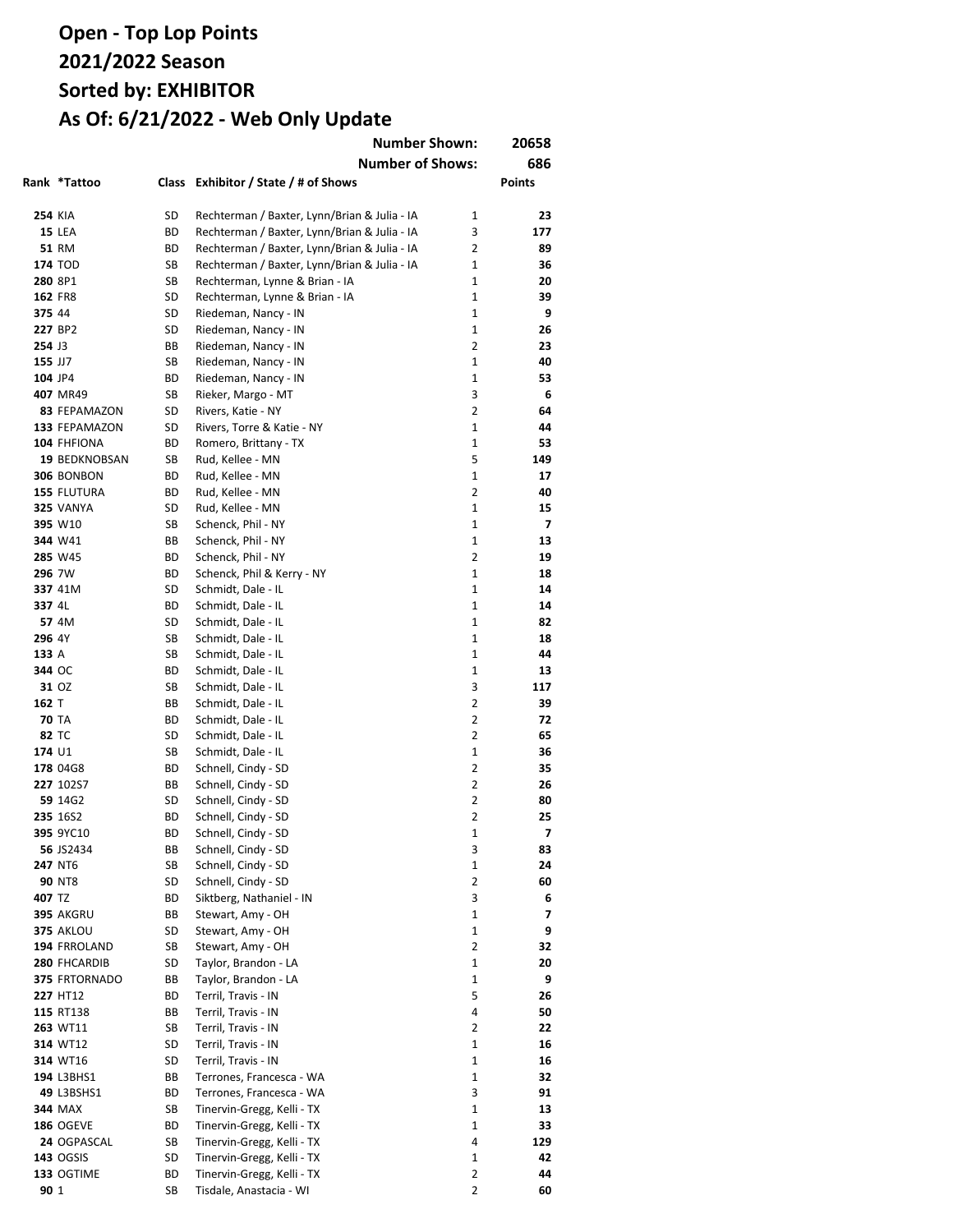|        | Rank *Tattoo           |          | Class Exhibitor / State / # of Shows                       | <b>Number Shown:</b><br><b>Number of Shows:</b> | 20658<br>686<br><b>Points</b> |
|--------|------------------------|----------|------------------------------------------------------------|-------------------------------------------------|-------------------------------|
|        |                        |          |                                                            |                                                 |                               |
|        | <b>272 FXPL</b>        | SD       | Tisdale, Anastacia - WI                                    | 2                                               | 21                            |
|        | <b>143 FYPL</b>        | SD       | Tisdale, Anastacia - WI                                    | $\overline{2}$                                  | 42                            |
|        | <b>352 KCSH</b>        | SD       | Tisdale, Anastacia - WI                                    | 3                                               | 12                            |
|        | 263 MM19               | SD       | Tisdale, Anastacia - WI                                    | 1                                               | 22                            |
|        | 102 MM21               | SB       | Tisdale, Anastacia - WI                                    | 3                                               | 54                            |
|        | 407 MM27               | SB       | Tisdale, Anastacia - WI                                    | $\mathbf{1}$                                    | 6                             |
|        | 436 BRMI4              | SD       | Underbrink, Raquel & Kaitlynne - NM                        | $\mathbf{1}$                                    | 1                             |
|        | 85 BELL<br>235 HV77    | ВD       | Veach, Hailey - IA<br>Veach, Hailey - IA                   | 1<br>$\mathbf{1}$                               | 63<br>25                      |
|        | 227 377PR              | SB<br>ВD | Wadsworth, Kristen - TN                                    | $\mathbf 1$                                     | 26                            |
|        | 3 SC131                | ВB       | Wadsworth, Kristen - TN                                    | 16                                              | 551                           |
|        | 285 SC196              | SD       | Wadsworth, Kristen - TN                                    | 1                                               | 19                            |
|        | 118 SC209              | BD       | Wadsworth, Kristen - TN                                    | 3                                               | 49                            |
|        | 272 SC212              | SB       | Wadsworth, Kristen - TN                                    | $\mathbf{1}$                                    | 21                            |
|        | 375 SC214              | ВB       | Wadsworth, Kristen - TN                                    | $\mathbf{1}$                                    | 9                             |
|        | 285 SC223              | SD       | Wadsworth, Kristen - TN                                    | $\mathbf{1}$                                    | 19                            |
|        | 155 SC233              | SD       | Wadsworth, Kristen - TN                                    | $\mathbf{1}$                                    | 40                            |
|        | 68 SC242               | ВB       | Wadsworth, Kristen - TN                                    | $\overline{2}$                                  | 74                            |
|        | 272 SC243              | SB       | Wadsworth, Kristen - TN                                    | $\mathbf{1}$                                    | 21                            |
|        | 385 SC266              | SD       | Wadsworth, Kristen - TN                                    | $\mathbf{1}$                                    | 8                             |
|        | 23 SC285               | SD       | Wadsworth, Kristen - TN                                    | 3                                               | 132                           |
|        | 272 SC30               | ВD       | Wadsworth, Kristen - TN                                    | $\mathbf{1}$                                    | 21                            |
|        | 263 LW605              | SB       | Wauthier, Larry - IL                                       | $\overline{2}$                                  | 22                            |
|        | 296 LW609              | ВD       | Wauthier, Larry - IL                                       | $\mathbf{1}$                                    | 18                            |
|        | 17 LW612               | ВB       | Wauthier, Larry - IL                                       | 4                                               | 152                           |
|        | 70 LW620               | SB       | Wauthier, Larry - IL                                       | 3                                               | 72                            |
|        | 207 LW628              | ВD       | Wauthier, Larry - IL                                       | $\mathbf{1}$                                    | 29                            |
|        | 325 LW630              | ВB       | Wauthier, Larry - IL                                       | $\mathbf{1}$                                    | 15                            |
|        | 194 LW637              | ВB       | Wauthier, Larry - IL                                       | $\mathbf{1}$                                    | 32                            |
|        | 221 LW641              | SD       | Wauthier, Larry - IL                                       | $\mathbf{1}$<br>3                               | 27                            |
|        | 194 LW650<br>186 LW660 | SD<br>ВD | Wauthier, Larry - IL<br>Wauthier, Larry - IL               | $\overline{2}$                                  | 32<br>33                      |
| 285 03 |                        | SD       | Wiley, Tim - AL                                            | 1                                               | 19                            |
|        | 263 C60                | SB       | Wiley, Tim - AL                                            | $\mathbf{1}$                                    | 22                            |
|        | <b>235 INDIGO</b>      | ВD       | Wiley, Tim - AL                                            | 1                                               | 25                            |
|        | 395 013                | SB       | Wiley, Tim - AL                                            | 1                                               | 7                             |
|        | 263 X85                | ВD       | Wiley, Tim - AL                                            | 1                                               | 22                            |
|        | 99 X88                 | BВ       | Wiley, Tim - AL                                            | 2                                               | 55                            |
|        | 285 20HT78             | BВ       | Woehl, Adam & Kendra - IA                                  | 1                                               | 19                            |
|        | 325 245KA              | ВB       | Woehl, Adam & Kendra - IA                                  | 1                                               | 15                            |
|        | 254 300KA              | SD       | Woehl, Adam & Kendra - IA                                  | 1                                               | 23                            |
|        | 112 301KA              | SB       | Woehl, Adam & Kendra - IA                                  | 1                                               | 51                            |
|        | 263 313KA              | ВB       | Woehl, Adam & Kendra - IA                                  | 1                                               | 22                            |
|        | 344 37KA               | ВB       | Woehl, Adam & Kendra - IA                                  | 1                                               | 13                            |
|        | 165 AX2                | SD       | Woehl, Randy - SD                                          | $\mathbf{1}$                                    | 38                            |
|        | 247 PH1                | SB       | Woehl, Randy - SD                                          | 1                                               | 24                            |
|        | 352 RKO                | ВD       | Woehl, Randy - SD                                          | 1                                               | 12                            |
|        | 363 X71                | SB       | Woehl, Randy - SD                                          | 1                                               | 11                            |
|        | 13 XZ1                 | SB       | Woehl, Randy - SD                                          | 6                                               | 207                           |
|        | 433 FC20               | ВD       | Woehl, Randy & Phyllis - SD                                | $\overline{2}$                                  | 2                             |
|        | 428 KP23               | ВB       | Woehl, Randy & Phyllis - SD                                | 1<br>1                                          | 3<br>3                        |
|        | 428 X21<br>414 W57     | SB<br>ВD | Woehl, Randy & Phyllis - SD<br>Wolff, Jordan & Rhonda - WI | 1                                               | 5                             |
|        | 115 W58                | ВD       | Wolff, Jordan & Rhonda - WI                                | 4                                               | 50                            |
|        | 420 W60                | ВB       | Wolff, Jordan & Rhonda - WI                                | 2                                               | 4                             |
|        | <b>407 FYAUD</b>       | SD       | Young, Fayth & Lisa - NC                                   | 1                                               | 6                             |
|        | 4 FYBS                 | ВB       | Young, Fayth & Lisa - NC                                   | 7                                               | 334                           |
|        | 133 FYCFS              | ВD       | Young, Fayth & Lisa - NC                                   | $\overline{2}$                                  | 44                            |
|        | 47 FYCI                | SB       | Young, Fayth & Lisa - NC                                   | 4                                               | 92                            |
|        | 54 FYCTF               | ВD       | Young, Fayth & Lisa - NC                                   | 5                                               | 85                            |
|        | <b>352 FYCU</b>        | ВD       | Young, Fayth & Lisa - NC                                   | 1                                               | 12                            |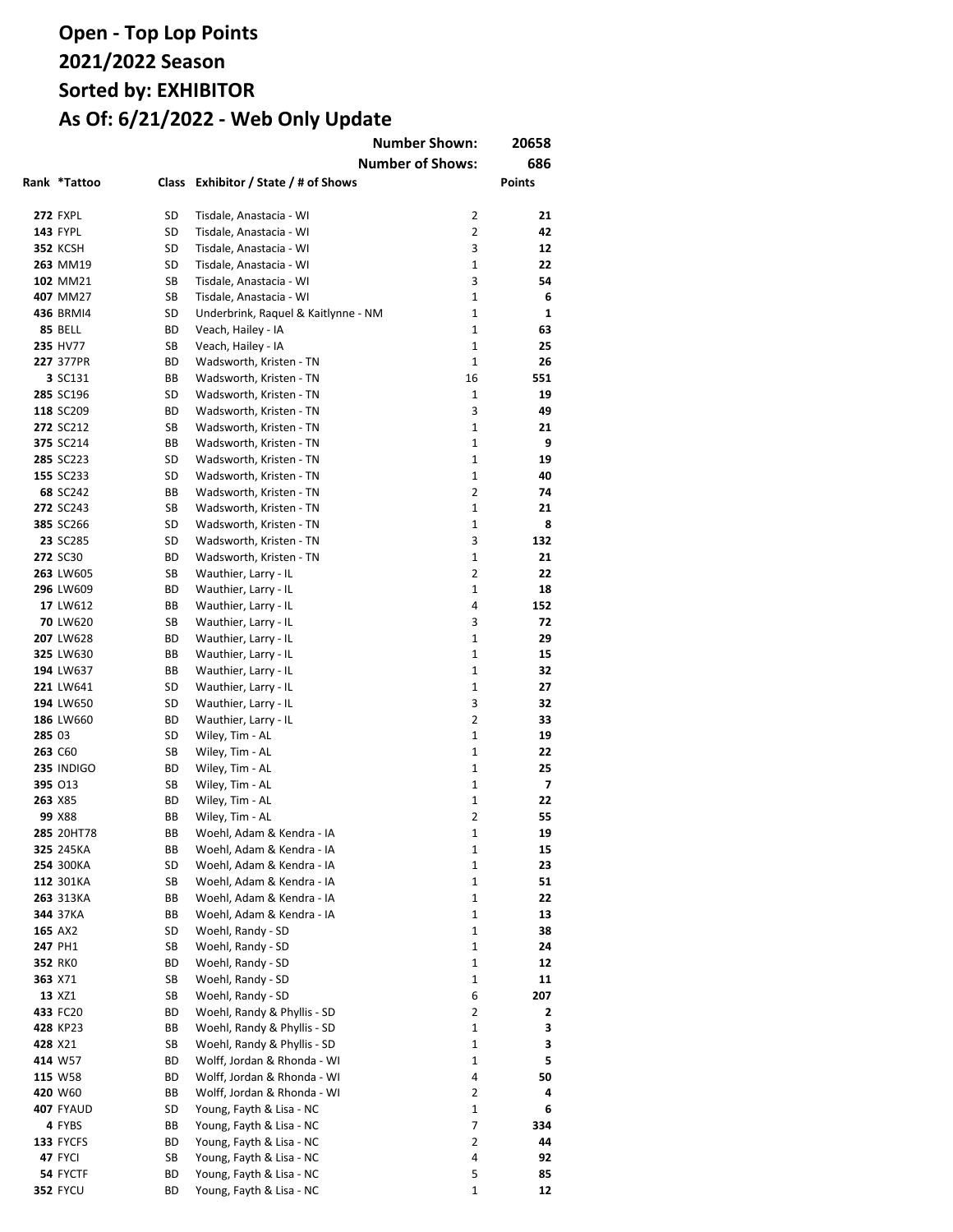|              |           |                                      | <b>Number Shown:</b><br><b>Number of Shows:</b> | 20658<br>686  |
|--------------|-----------|--------------------------------------|-------------------------------------------------|---------------|
| Rank *Tattoo |           | Class Exhibitor / State / # of Shows |                                                 | <b>Points</b> |
| 325 FYCULT   | BB        | Young, Fayth & Lisa - NC             | $\mathbf{1}$                                    | 15            |
| 16 FYFAU     | SD        | Young, Fayth & Lisa - NC             | 6                                               | 157           |
| 1 FYFEM      | <b>BD</b> | Young, Fayth & Lisa - NC             | 22                                              | 725           |
| 57 FYGOL     | BB        | Young, Fayth & Lisa - NC             | $\overline{2}$                                  | 82            |
| 207 FYMNA    | SD        | Young, Fayth & Lisa - NC             | $\overline{2}$                                  | 29            |
| 14 FYNNL     | SB        | Young, Fayth & Lisa - NC             | 9                                               | 189           |
| 78 FYPRR     | SB        | Young, Fayth & Lisa - NC             | 5                                               | 70            |
| 37 FYRTB     | BB        | Young, Fayth & Lisa - NC             | 9                                               | 105           |
| 414 FYTOT    | <b>BD</b> | Young, Fayth & Lisa - NC             | $\mathbf{1}$                                    | 5             |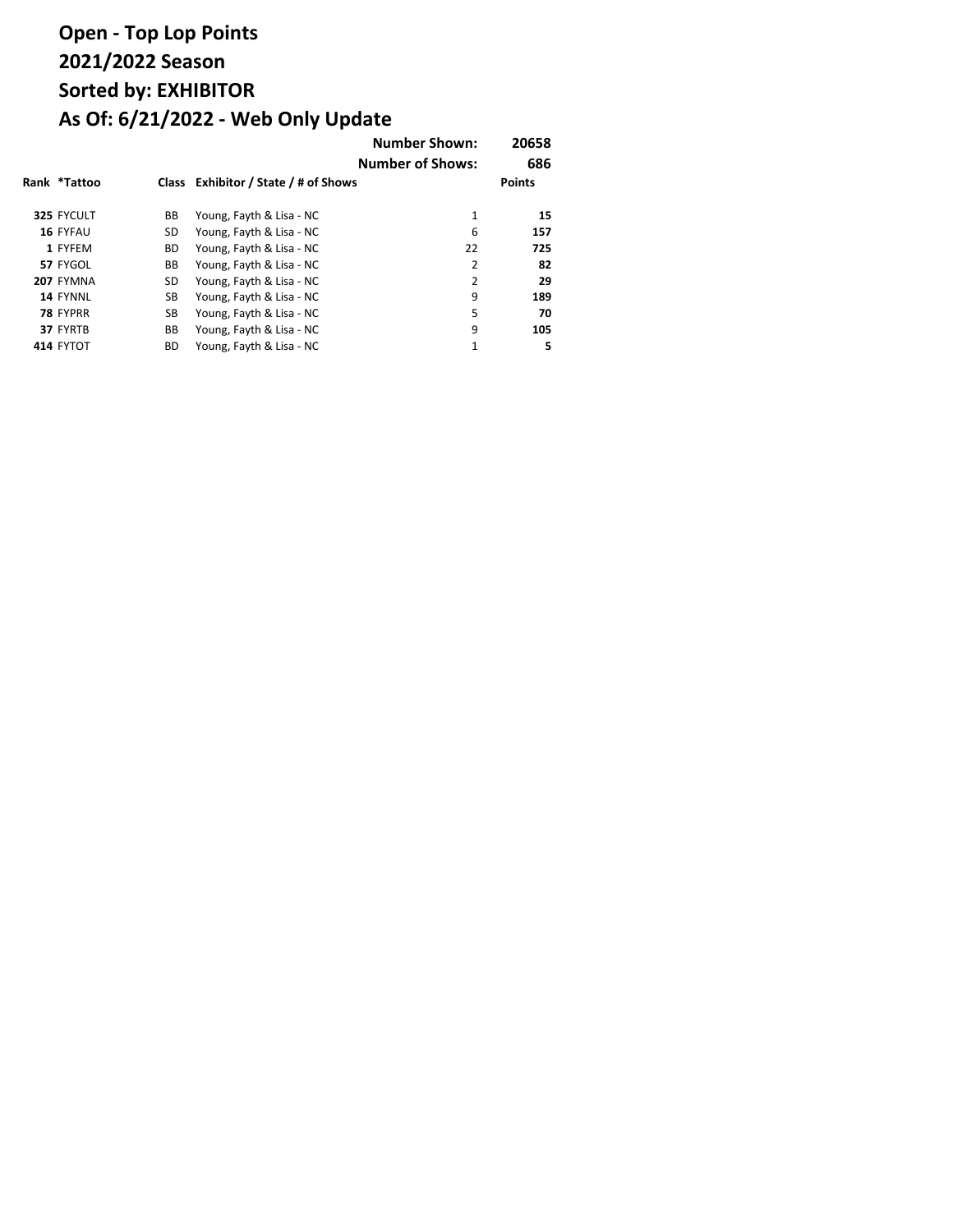| <b>Number Shown:</b>                          | 20658                   |               |
|-----------------------------------------------|-------------------------|---------------|
|                                               | <b>Number of Shows:</b> | 686           |
| Rank Exhibitor / State / # of Shows           |                         | <b>Points</b> |
|                                               |                         |               |
| 79 Anderson, Kenna - NE                       | 2                       | 2             |
| 65 Asani, Rissi - OH                          | 2                       | 5             |
| 65 Baber, Andrea - WI                         | 4                       | 5             |
| 28 Bailey, Christine - MT                     | 7                       | 15            |
| 69 Barbaro, Jenn - NH                         | 1                       | 3             |
| 79 Barrett, Daniel - ND                       | 1                       | 2             |
| 93 Baxter, Julia - IA                         | 1                       | 1             |
| 79 Bennett, Abigail - KY                      | 1                       | 2             |
| 79 Boxell, Nate & Lisa - IN                   | 1                       | 2             |
| 46 Brattlie, Hanna - WI                       | 3                       | 8             |
| 93 Briggs, Jody - OR                          | 1                       | 1             |
| 93 Buckley, Sarah - ME                        | 1                       | 1             |
| 3 Burroughs-Dunn, Brandy - MD                 | 27                      | 62            |
| 79 Burton, Clarissa - OK                      | 1                       | 2             |
| 42 Campbell, Evangeline - OK                  | 3                       | 9             |
| 46 Cape, Abigail - OR                         | 3                       | 8             |
| 11 Carpenter, Gabbi - IA                      | 14                      | 28            |
| 54 Caster, Lanae - IN                         | 3                       | 6             |
| 69 Cecchetti, Katie - PA                      | 1                       | 3             |
| 22 Chardt, April - TX                         | 12                      | 18            |
| 19 Choate, Darrell - LA                       | 4                       | 20            |
| 32 Coffelt, Debbie - VA                       | 8                       | 14            |
| 35 Curley, Eva & Gabrielle - NY               | 4                       | 12            |
| 42 Devlin, Terri - VT                         | 3                       | 9             |
| 79 Douglas, Andrea - IL                       | 1                       | 2             |
| 25 Easter, McKenzie - MD                      | 11                      | 17            |
| 93 Fouch, Debbie - CA                         | 1                       | 1             |
| 69 Fulmer / Posey, Brandon & Christy - SC     | 1                       | З             |
| 46 Fulmer, Brandon - SC                       | 1                       | 8             |
| 54 Gaunitz, Lindsey / Irene & Marilea - IA    | 4                       | 6             |
| 35 Gerard, Kristina - MN                      | 7                       | 12            |
| 93 Gilliatt, Cindy - IN                       | 1                       | 1             |
| 54 Goetze, Jessica - MN                       | 3                       | 6             |
| 46 Graves, Kenneth - OH                       | 5<br>2                  | 8<br>8        |
| 46 Gregg, Phillip - TX<br>54 Harp, Shari - TX | 3                       | 6             |
| 6 Hauska / Stevenson, Laurie & Matthew - WY   | 16                      | 57            |
| 33 Holifield, Celeste - LA                    | 7                       | 13            |
| 19 Hood, Brandon - LA                         | 7                       | 20            |
| 10 Kareha, Randy & Robin - PA                 | 11                      | 30            |
| 79 King, Lauren - TX                          | 1                       | 2             |
| 12 Kleckner, Heather - MI                     | 12                      | 27            |
| 42 LaFontaine, Annette - MI                   | 4                       | 9             |
| 93 Lambert, Amy - PA                          | 1                       | 1             |
| 65 Lamey / Larson, Todd & Heather - TX        | 4                       | 5             |
| 69 Lane, Slater - IN                          | 3                       | 3             |
| 54 Lanik-Frain, Sarah - NE                    | 2                       | 6             |
| 13 Long, Jane - OH                            | 11                      | 24            |
| 93 Mackprang, Analynn - UT                    | 1                       | 1             |
| 22 Mackprang, Cathy - UT                      | 10                      | 18            |
| 5 Mackprang, Chris - UT                       | 19                      | 58            |
| 79 Malcolm, Chase - IN                        | 1                       | 2             |
| 25 Mallory, Donna - MI                        | 6                       | 17            |
| 79 Marble-Riechers, Lynn - IA                 | 2                       | 2             |
| 28 McCausland, Susan - IL                     | 8                       | 15            |
| 18 McCombs, Debbie - PA                       | 12                      | 21            |
| 8 McCulloch, Marsha - NY                      | 12                      | 31            |
| 93 Moore, Lilly - OH                          | 1                       | 1             |
| 54 Mueller, Susan - KS                        | 3                       | 6             |
| 17 Murphy, Clara - TX                         | 12                      | 22            |
| 69 Neely, Taylor & Daniel - OK                | 3                       | 3             |